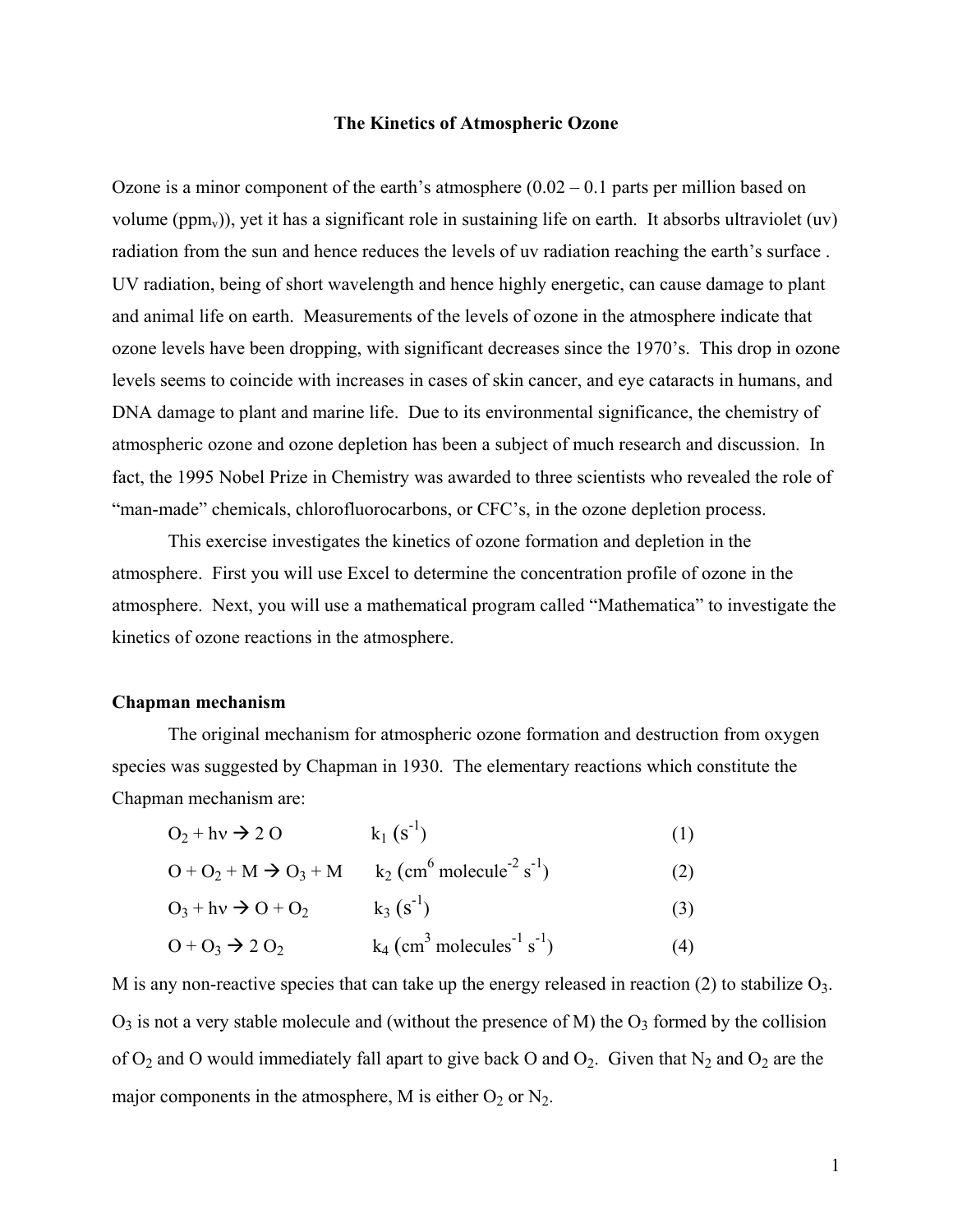The rate constants  $k_1$  and  $k_3$  depend on light intensity, which in this case is the light intensity of the sun.

### Order of the Reactions

Looking at each elementary reaction, we would expect that reaction (1) follows first order kinetics, reaction (2) follows third order kinetics, reaction (3) follows first order kinetics and reaction (4) follows second order kinetics. Note that reaction (2) requires three species to come together at the same time, i.e. it is a termolecular reaction. If we look at the relative concentration of species in the atmosphere,  $O_2$  and  $M (= O_2 + N_2)$  have much higher concentrations than  $O$  and  $O_3$ , and so they can be considered to be essentially constant over time. Thus, we might expect reaction (1) to obey zero order kinetics (a "pseudo" zero order reaction) and reaction (2) to obey first order kinetics ("pseudo" first order reaction).

## Rate of formation of  $O$  and  $O_3$

The concentration of ozone is found to be higher in the upper atmosphere (the stratosphere) when compared with the concentrations in the lower atmosphere (the troposphere). From reactions (1) to (4) the rates of formation of O and  $O_3$  can be expressed as:

$$
\frac{d[O]}{dt} = 2k_1[O_2] - k_2[O][O_2][M] + k_3[O_3] - k_4[O][O_3]
$$
\n(5)\n
$$
\frac{d[O_3]}{dt} = k_2[O][O_2][M] - k_3[O_3] - k_4[O][O_3]
$$
\n(6)

We can use the steady-state approximation to solve for the concentration of O and  $O_3$ . The steady state approximation assumes that after an initial time period, the concentration of the reaction intermediates remain a constant with time, i.e the rate of change of the intermediate's concentration with time is zero. Hence, using the steady state approximation

$$
\frac{d[O]}{dt} = \frac{d[O_3]}{dt} = 0\tag{7}
$$

we can solve for [O] and  $[O_3]$ 

$$
[O] = \frac{2k_1[O_2] + k_3[O_3]}{k_2[O_2][M] + k_4[O_3]}
$$
\n(8)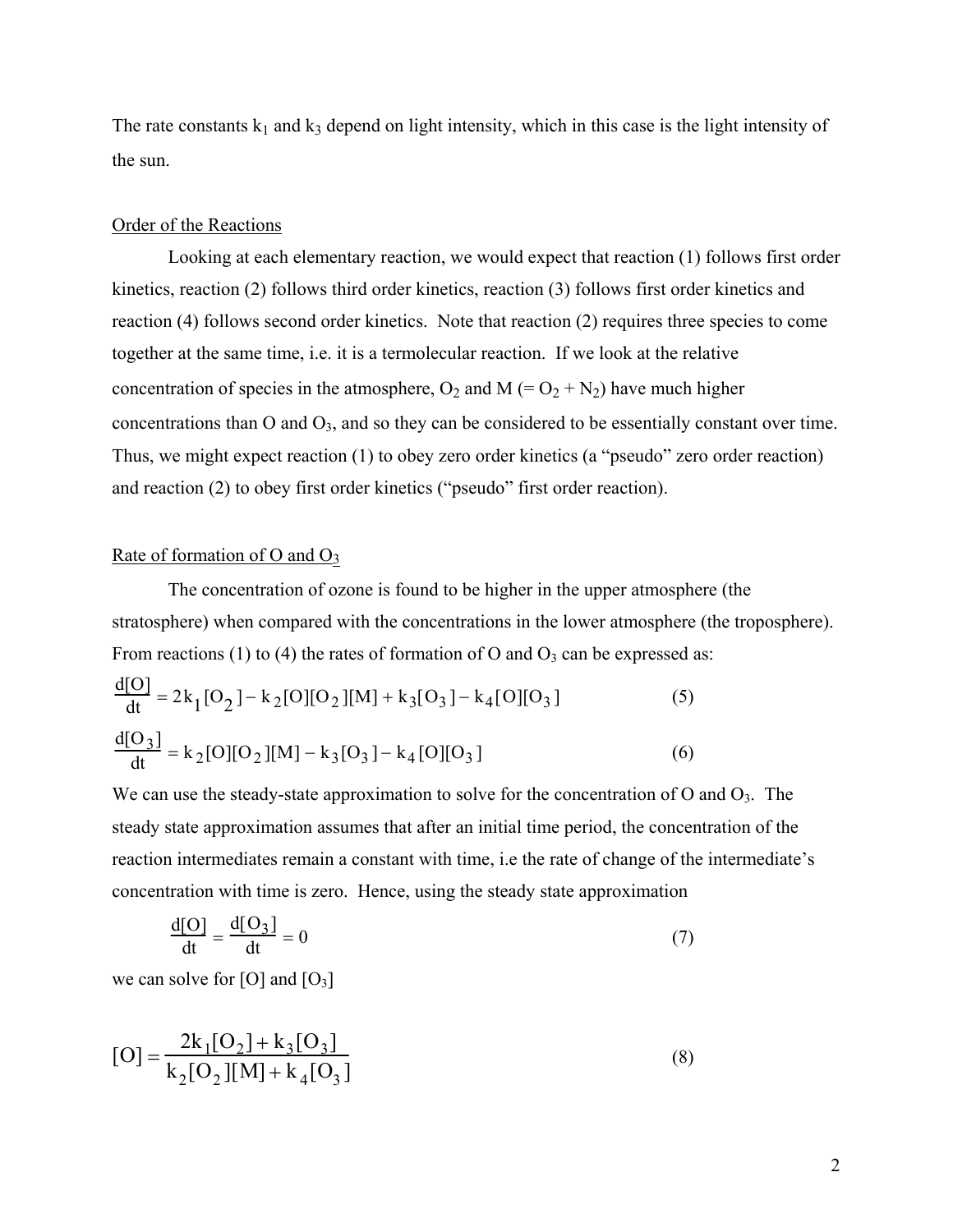$$
[O_3] = \frac{k_2[O][O_2][M]}{k_3 + k_4[O]}
$$
\n(9)

Equation (9) can be rearranged:

$$
[O_3] = \frac{k_2 [O_2][M]/k_4}{[k_3/(k_4 [O])] + 1}
$$
 (10)

The reactions (1) to (4) have been very well studied and the rate constants for these reactions at different altitudes are known. For example,  $k_1 \sim 10^{-12}$  s<sup>-1</sup>,  $k_2 \sim 2 \times 10^{-33}$  cm<sup>6</sup> molecule<sup>-2</sup>s<sup>-1</sup>,  $k_3 \sim 10^{-3}$  $s^{-1}$ ,  $k_4 \sim 10^{-15}$  cm<sup>3</sup> molecule<sup>-1</sup>s<sup>-1</sup>. In addition, the concentrations of O, O<sub>2</sub> and O<sub>3</sub> in the atmosphere are known. If we assume that  $[O] \sim 10^7$  molecule/cm<sup>3</sup> and  $[O_3] \sim 10^{13}$  molecule/cm<sup>3</sup>, using the values of the rate constants above we find that

$$
\frac{k_3}{k_4[0]}\gg 1
$$

Hence equation (10) can be simplified to

$$
[O3] \approx \frac{k_2 [O_2][M][O]}{k_3}
$$
 (11)

Equation 11 indicates that the concentration of  $O_3$  in the atmosphere depends proportionately on the rate of reaction 2 and inversely on  $k_3$ , the rate constant for the photolysis of ozone by the uv light from the sun .

### Variation of Ozone Concentration with Altitude

Measurements indicate that the concentration of ozone increases with altitude and so the concentration of ozone is higher in the upper atmosphere, the stratosphere, than in the lower atmosphere, the troposphere. This is good for life on earth since this means that the harmful uv radiation is strongly attenuated by ozone absorption far from the earth's surface.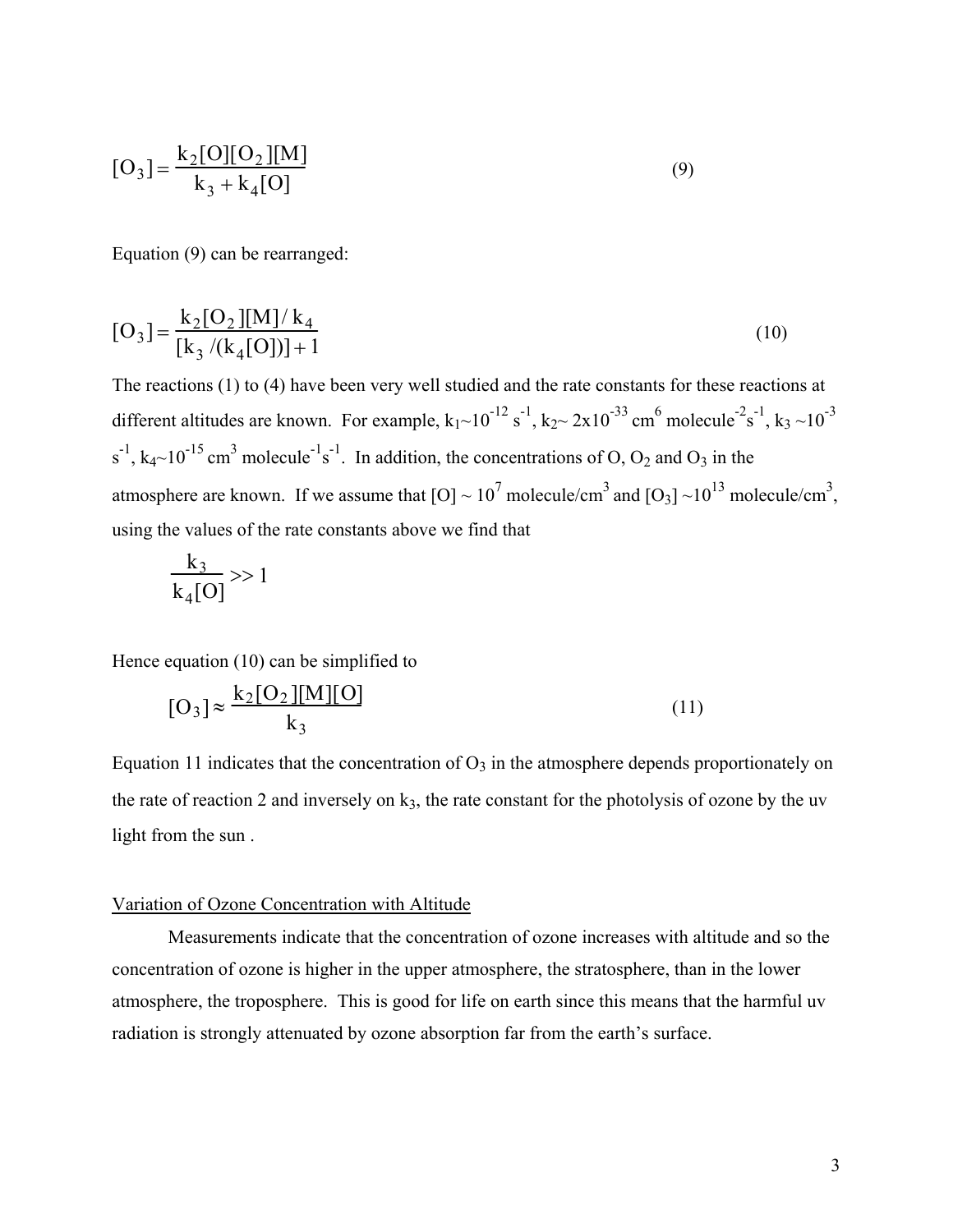To understand the concentration profile of  $O_3$  as a function of altitude open the Excel file "ozone.xls". In this file you will see entries for the concentration of  $O$ ,  $O_2$  and M as a function of altitude. These three species are the "ingredients" for ozone formation (see reactions  $1 \& 2$ ). To graphically view the variation of the concentration of these three species as a function of altitude you will create a plot of the log of the concentration of each species versus altitude. So, first calculate the log of the concentration of each species. Select the appropriate columns and create an XY scatter plot of log(concentration) versus altitude with lines connecting each data point for each chemical species. You should see a log plot of the variation of each species as a function of altitude that looks like the plot below. Note the trend for each species. Also, note that this is a LOG plot and hence a change of 1 log unit corresponds to a factor of 10 change in concentration.



Now, using equation 11, calculate the concentration of  $O_3$  as a function of altitude and, by selecting the appropriate columns, create an XY scatter plot  $([O_3]$  vs altitude) with a line connecting the points.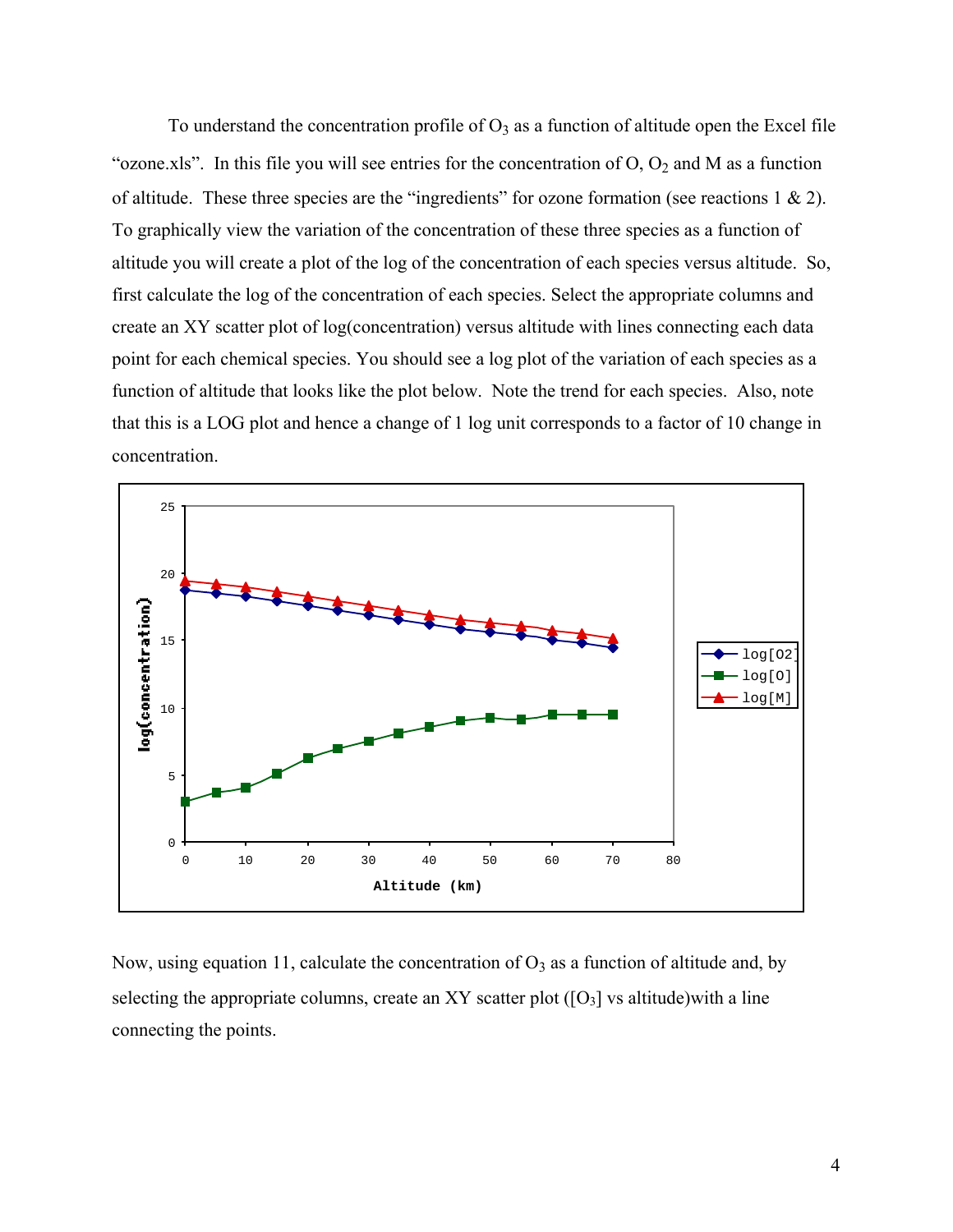# **QUESTIONS**

- 1) Note the variation of concentration of  $O$ ,  $O_2$  and M with increasing altitude. Why do you think the concentration of O increases with altitude?
- 2) Comment on how the concentration of ozone varies with altitude. Can you explain the trend?
- 2) Based on the two plots and your answers to questions (1)  $\&$  (2), which species determines the concentration profile of  $O_3$  as a function of altitude?
- 4) Explain why the rate of formation of  $O_3$  behaves as a pseudo first order reaction.

## **Evaluation of the Rate Equations**

We will now look at how sensitive the Chapman mechanism is to the rate constants of the elementary reactions. To do this we will use a program called "Mathematica" to solve the rate equations for the ozone reactions in the atmosphere and plot the results. Note that this approach allows us to "abandon" the steady state approximation in favor of direct numerical solutions to the differential equations that describe the elementary kinetic steps. Since the programming language of Mathematica is not "obvious", the equations have been programmed for you. All you will have to do is make changes to certain parameters and see how these parameters affect the rate of ozone formation in the atmosphere.

The rate of formation of O and  $O_3$  are expressed in equations (5) and (6). We will assume that the oxygen concentration is a constant. Hence,

$$
\frac{d[O_2]}{dt} = 0\tag{12}
$$

(Note that this assumption flows from the large size of  $[O_2]$  and not from a competition between creating and removing a species as is the case when we use the steady state approximation.) Equations (5) and (6) are coupled differential equations that are not trivial to solve. Mathematica will solve these equations using numerical algorithms for solving differential equations. We will have to provide the rate constants, the initial concentrations of  $O$ ,  $O_2$  (constant), and  $O_3$  and the time period over which we would like to evaluate the equations. Mathematica will graph the rate of formation of  $O_3$  over the given time period. You will then be able to vary the rate constants and see how sensitive the rate of formation of ozone is to these values.

Open the Mathetmatica file called "ozone2000.nb". You will see some text in blue – these are comments to explain the lines of programming that follow (any lines beginning with (\*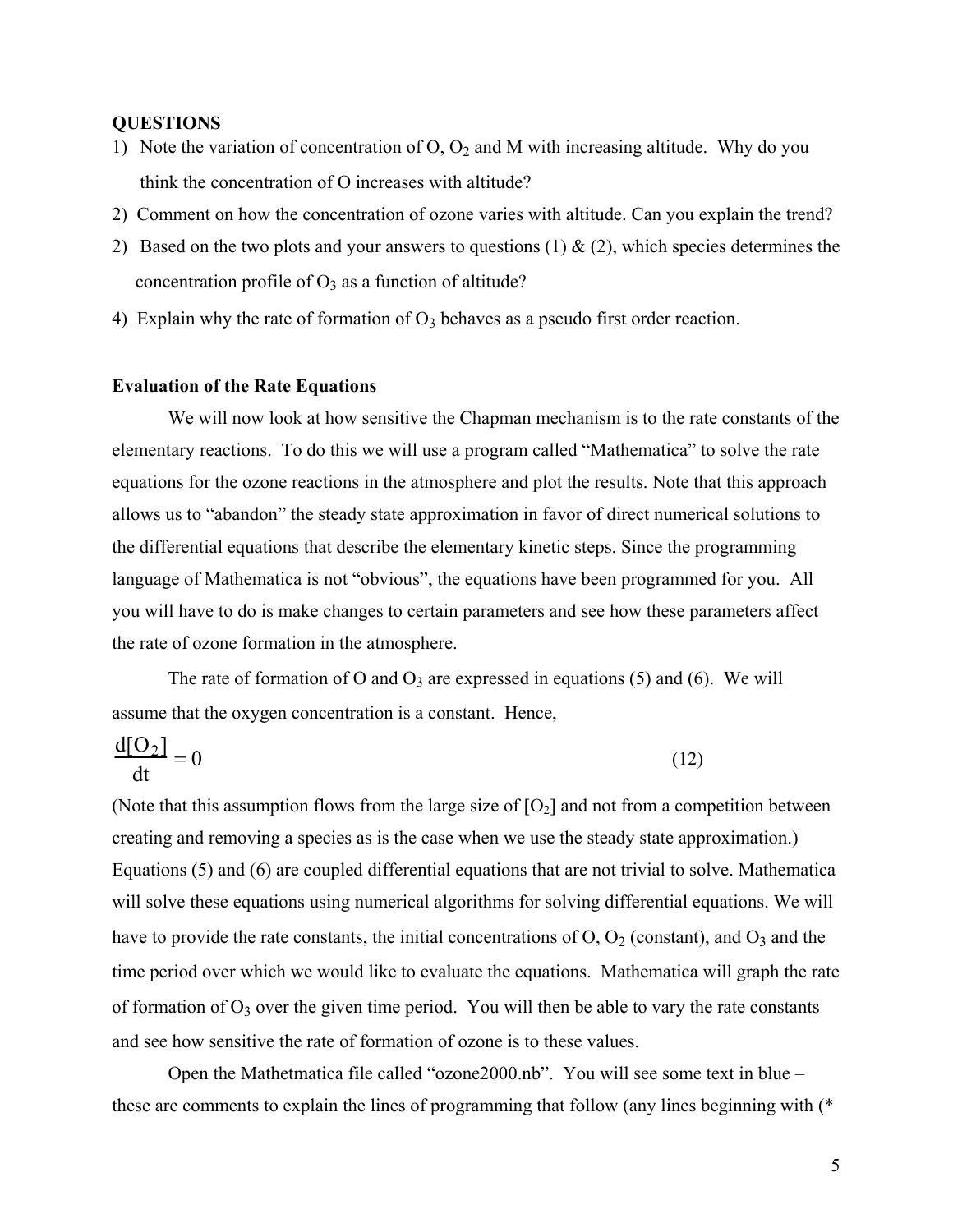and ending with \*) are comment lines). The black text are the lines of programming that are evaluated by Mathematica. The red lines denote the input that Mathematica uses for its calculations. You will be asked to change some of the red input lines to see how these values affect the rate of ozone formation.

Look at the red lines. First, the rate constants for each of the above reactions are listed; note the units of each rate constant. Following this list is the initial concentration of each species in units of molecules/cm<sup>3</sup> (at an altitude of 30 km) The last set of red lines indicate the time period over which the rate equations will be evaluated; the equations will be evaluated from  $t_1$  = 0 to  $t_2$  = 42 days. (Note that we have changed the time to days to make the plot more convenient.)

Select the entire block of code by clicking the Mathematica page all the way at the right. You will note that the cursor changes to  $|\n\leftarrow$  which indicates that this is the block of code to be submitted for evaluation. On selecting this block hit the "ENTER" key on the numeric key pad all the way to the right of the keyboard (or shift-ENTER on the regular keyboard). Mathematica will now evaluate equations (5) and (6) for the given input values. You will see a plot come up on the screen which is the rate of ozone formation (at an altitude of 30 km). Note the shape of the curve. Under these input conditions it takes over 42 days for the ozone concentration to reach its equilibrium value.

To see how sensitive the rate of formation of ozone is to the rate constants of each step you can change the value of the rate constant for one of the steps and re-evaluate the block of code. The plot will be automatically refreshed to reflect the change. For example, try increasing or decreasing  $k_2$  by a factor of 10 by selecting 5.6 and typing 56 or 0.56. On making the change, select the block of code on the right, and hit the Enter key. Note how the rate of formation of ozone changes with changes in  $k<sub>2</sub>$ . You can make similar changes to the other rate constants or initial concentrations of the reactants.

## **QUESTIONS**

1) The formation and destruction of ozone depends on light intensity. To see this, raise  $k_1$ and  $k_3$  by a factor of 10, which corresponds to higher light intensity, and see how this affects the rate of formation of ozone. Conversely, lower  $k_1$  and  $k_3$  by a factor of 10 and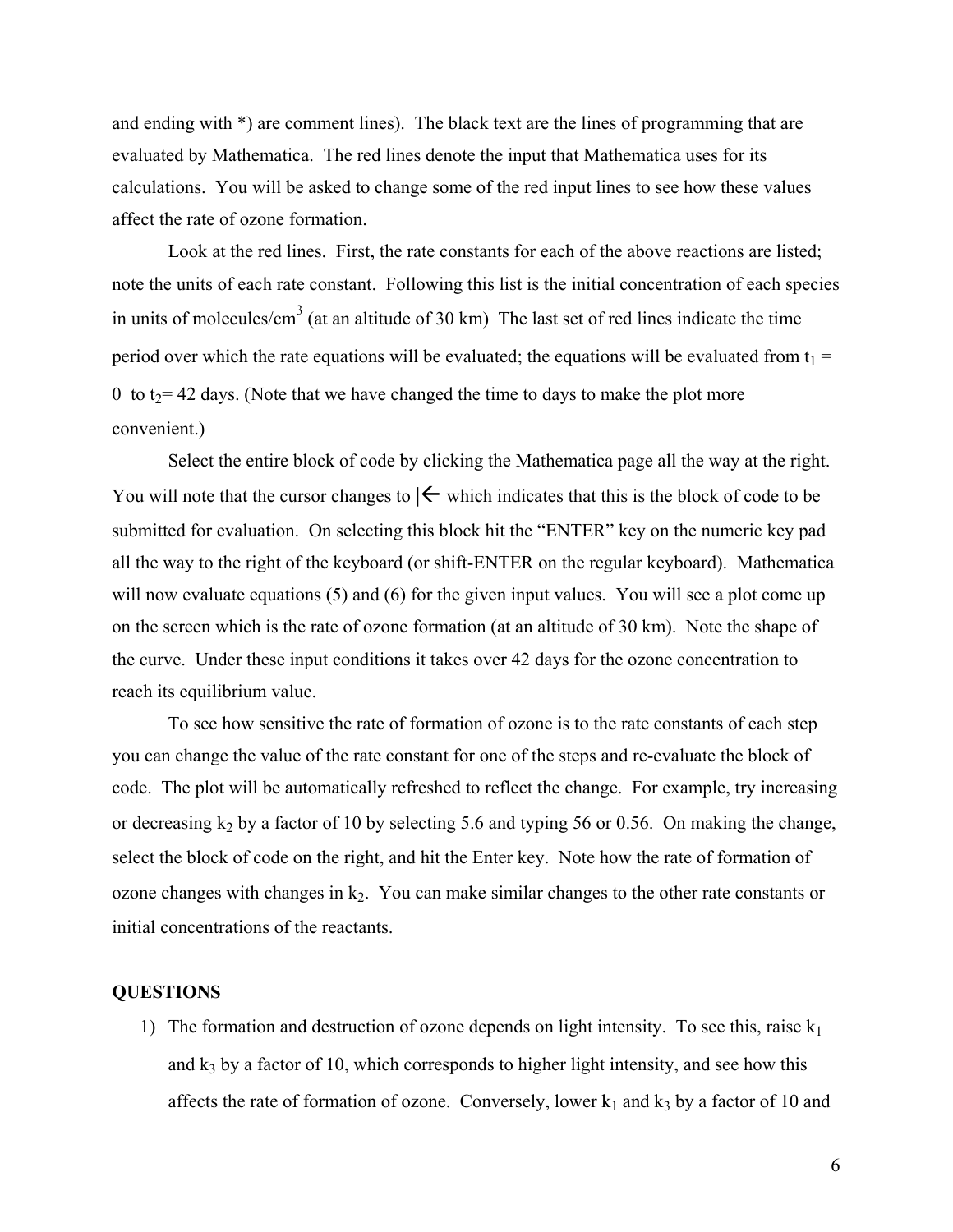see how this affects the rate of formation of ozone. (If necessary, change the value of  $t_2$ ). Based on your observations, comment on how ozone production varies over a day. How does the level of uv light reaching the earth's surface vary over a day?

- 2) Would you expect the production of ozone to be higher over the equator or over the poles? Explain your choice of answer.
- 3) In the model we employed to carry out this calculation, we assumed constant light intensity over a period of 42 days. In a more realistic picture, we should account for the difference in light intensity between day and night. During the night, the rate constants of reactions 1 and 3 can be estimated to be 100 times smaller than those during the day. To see how this adjustment affects ozone concentration over time, solve the differential equations 5 and 6 for alternating periods of high and low light intensity. You can assume that day and night are each 12 hours long. As initial conditions of each 12 hour period, you should use the final concentrations of the previous twelve hour period.

Create a new notebook (File  $\rightarrow$  New) and copy into it the contents of ozone 2002. nb. Use the syntax from this file to calculate and plot ozone concentration versus time in 12 hour intervals over a period of 5 days. Sketch your results on one graph. PAY ATTENTION TO THE SCALE ON THE Y AXIS! For each 12 hour period, remember to:

- (a) adjust  $k_1$  and  $k_3$  (make each 100 times smaller for night hours)
- (b) use final concentrations of the previous period as the initial conditions. Use

## **B[time in days] /. solution**

## **C[time in days] /. solution**

(the last two lines of code) to get the concentrations of O atoms and ozone at the end of the interval.

- (c) keep the time interval as  $t1 = 0$  and  $t2 = 0.5$  days.
- (d) How do the values of ozone concentration after 5 days differ in the model where the light is assumed to be on continuously versus the model where the light is shut off at night?

#### **Competing Reactions to the Chapman mechanism.**

Estimates of the ozone concentration based on the Chapman mechanism turn out to be higher than the measured concentration of ozone. Hence, there must be other reactions occurring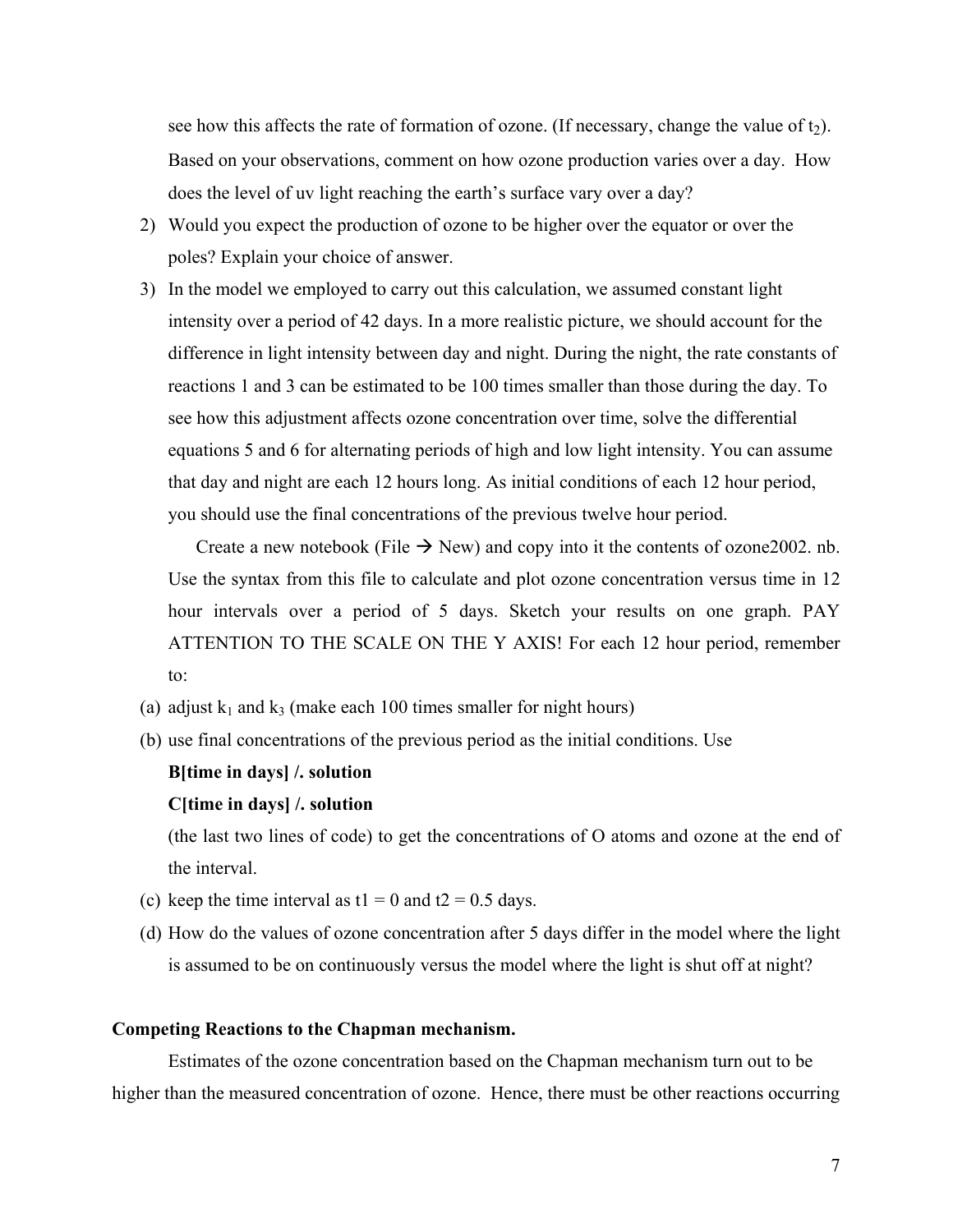in the stratosphere that lower the ozone concentration below that predicted by reactions (1) to (4). Experiments and measurements indicate that there are other atmospheric species which react with  $O_3$ . Some of these species are "natural", in that they are produced by natural phenomena, others are due to "man-made" chemicals released in the atmosphere. In the last exercise, we will look at how one family of man-made compounds couples with the Chapman mechanism, affecting the concentration of ozone in the atmosphere. The family of compounds we will look at is the chlorofluorocarbons, or CFC's.

CFC's are chlorine and fluorine containing hydrocarbons that were used as refrigerants, electronic cleaners, etc. A common CFC is Freon 12,  $CF_2Cl_2$ . In the atmosphere  $CF_2Cl_2$ undergoes the following reaction;

 $CF_2Cl_2 + hv \rightarrow CF_2Cl + Cl$   $k_5 = 1.0 \times 10^{-7} s$  $(13)$ 

The Cl then reacts with  $O_3$ :

 $d = 2$ 

Cl + O<sub>3</sub> 
$$
\rightarrow
$$
 ClO + O<sub>2</sub>  $k_6 = 2.1 \times 10^{-11} \text{ cm}^3 \text{ molecule}^{-1} \text{s}^{-1}$  (14)  
ClO + O  $\rightarrow$  Cl + O<sub>2</sub>  $k_7 = 3.8 \times 10^{-11} \text{ cm}^3 \text{ molecule}^{-1} \text{s}^{-1}$  (15)

How does this set of reactions affect the rate of formation of ozone? We have to "add" these three reactions to reactions (1) to (4) and solve the rate equations for  $d[O]/dt$ ,  $d[O_3]/dt$ ,  $d[Cl]/dt$ ,  $d[ClO]/dt$ .

$$
\frac{d[O]}{dt} = 2k_1[O_2] - k_2[O][O_2][M] + k_3[O_3] - k_4[O][O_3] - k_7[C]O[O]
$$
 (16)

$$
\frac{d[O_3]}{dt} = k_2[O][O_2][M] - k_3[O_3] - k_4[O][O_3] - k_6[C][O_3]
$$
\n(17)

$$
\frac{d[CF_2Cl_2]}{dt} = -k_5[CF_2Cl_2]
$$
\n(18)

$$
\frac{d[Cl]}{dt} = k_5 [CF_2Cl_2] - k_6 [Cl][O_3] + k_7 [ClO][O]
$$
\n(19)

$$
\frac{d[ClO]}{dt} = k_6[Cl][O_3] - k_7[ClO][O]
$$
\n(20)